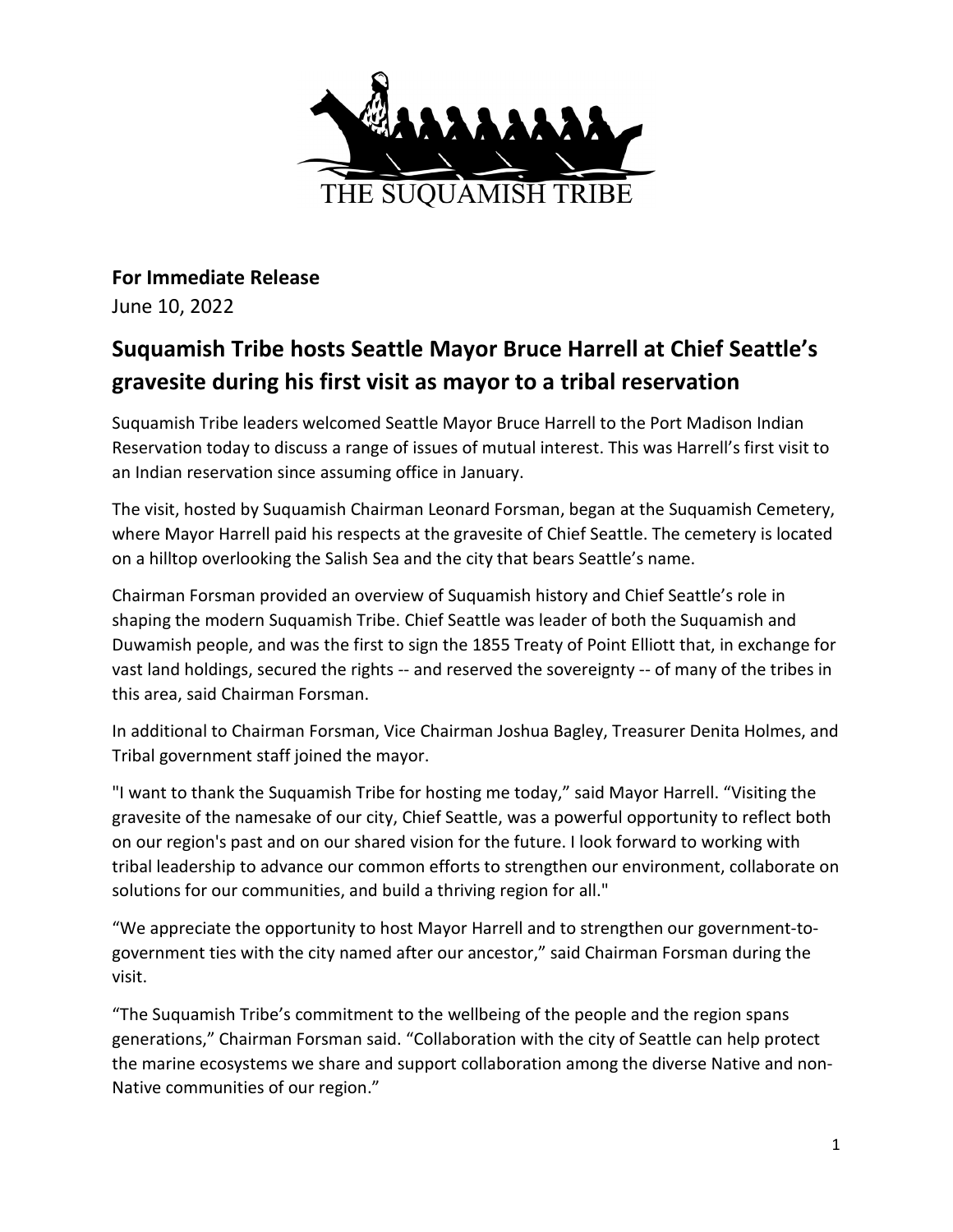## **Government to government relationship a priority**

A short walk from Chief Seattle's final resting place, discussions continued over lunch at the Tribal Council Chambers.

Tribal leaders shared their concerns about the plight of homeless Native people in Seattle, and discussed new housing resources now in development.

They also discussed with the mayor the impacts of marine traffic on endangered salmon and orca, and the importance of protecting treaty fishing rights in Elliott Bay and the lower Duwamish River.

Chairman Forsman serves on the Seattle Waterfront Steering Committee, and the Suquamish Tribe and other area tribes are collaborating on public art along the waterfront and envisioning areas for Tribal events.

The wide-ranging discussion underscored the importance of the longstanding government-togovernment relationship between the City of Seattle and the Suquamish Tribe.

## **Duwamish recognition discussed**

Mayor Harrell asked the Suquamish leaders for their perspective on the question of the Duwamish Tribal Organization's (DTO) recent push for federal recognition.

Chairman Forsman explained that the DTO represents a small group of Duwamish descendants; many more Duwamish people are citizens of the Suquamish and other area tribes where they enjoy the full benefits of federal recognition, including treaty rights, educational and health benefits, and the right to elect their leaders and run for office.

Indeed, all seven elected members of the Suquamish Tribal Council are at least partly Duwamish. And more than half of today's Suquamish Tribal citizenship is made up of Duwamish people.

The DTOs efforts to win federal recognition became a concern when they turned to members of Congress in a bid to win recognition through a political process after efforts via the Department of Interior had failed. The Department of Interior found that DTO had not maintained a continuity of government during the 20<sup>th</sup> Century and therefore did not meet the basic requirements for federal recognition.

The DTO claim on their website that, "We are the host tribe for Seattle, our area's only indigenous tribe" is inaccurate and divisive, lacking the inclusiveness that has been the hallmark of the tribes that have welcomed in so many Duwamish people, according to Chairman Forsman.